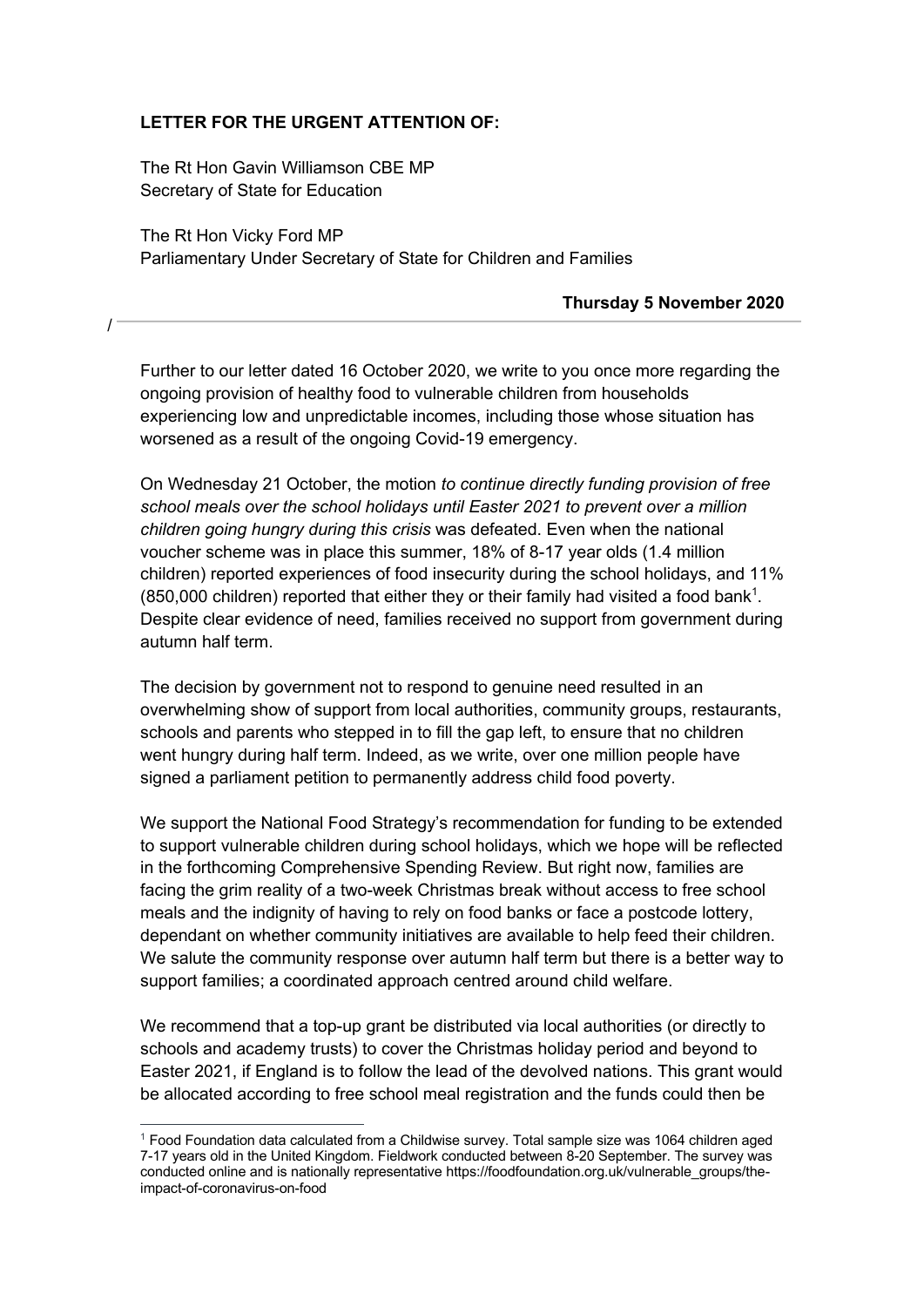converted into food hampers, supermarket vouchers or cash support payments for families.

## **Will this Government commit to funding benefits-related free school meals during the Christmas holiday period and through to Easter 2021, including children from households with no recourse to public funds?**

We urge you to commit now in order to provide local authorities and schools with time to plan their provision in consultation with their existing caterers, local partners and eligible families. We cannot rely on civil society to fill the hunger gap as too many children will miss out on the nutrition they need to thrive.

Please reply to this urgent request as soon as possible.

Yours sincerely,

Stephanie Slater, Founder/CEO, School Food Matters and co-Chair School Food Plan Alliance

Barbara Crowther, Coordinator, Children's Food Campaign

Anna Taylor OBE, Executive Director, Food Foundation

Naomi Duncan, Chief Executive, Chefs in Schools

James Toop, CEO, BiteBack2030

Rob Percival, Head of Policy, Soil Association's Food for Life

Lindsay Boswell, CEO, FareShare

Dr Maria Bryant, Reader in Public Health Nutrition, Department of Health Sciences and the Hull York Medical School and ASO Chair of the Board of Trustees

Dr Debbie Weekes-Bernard, Deputy Mayor for Social Integration, Social Mobility and Community Engagement, Greater London Authority

Alex Cunningham, CEO, Magic Breakfast

Kath Dalmeny, CEO, Sustain

Mark Game, CEO, The Bread and Butter Thing

Andy Burman, Chief Executive, The British Dietetic Association

Melissa Green, General Secretary of The Women's Institute (The WI)

Cllr Judith Blake, LGA Labour Group, and Chair of LGA Children and Young People's board